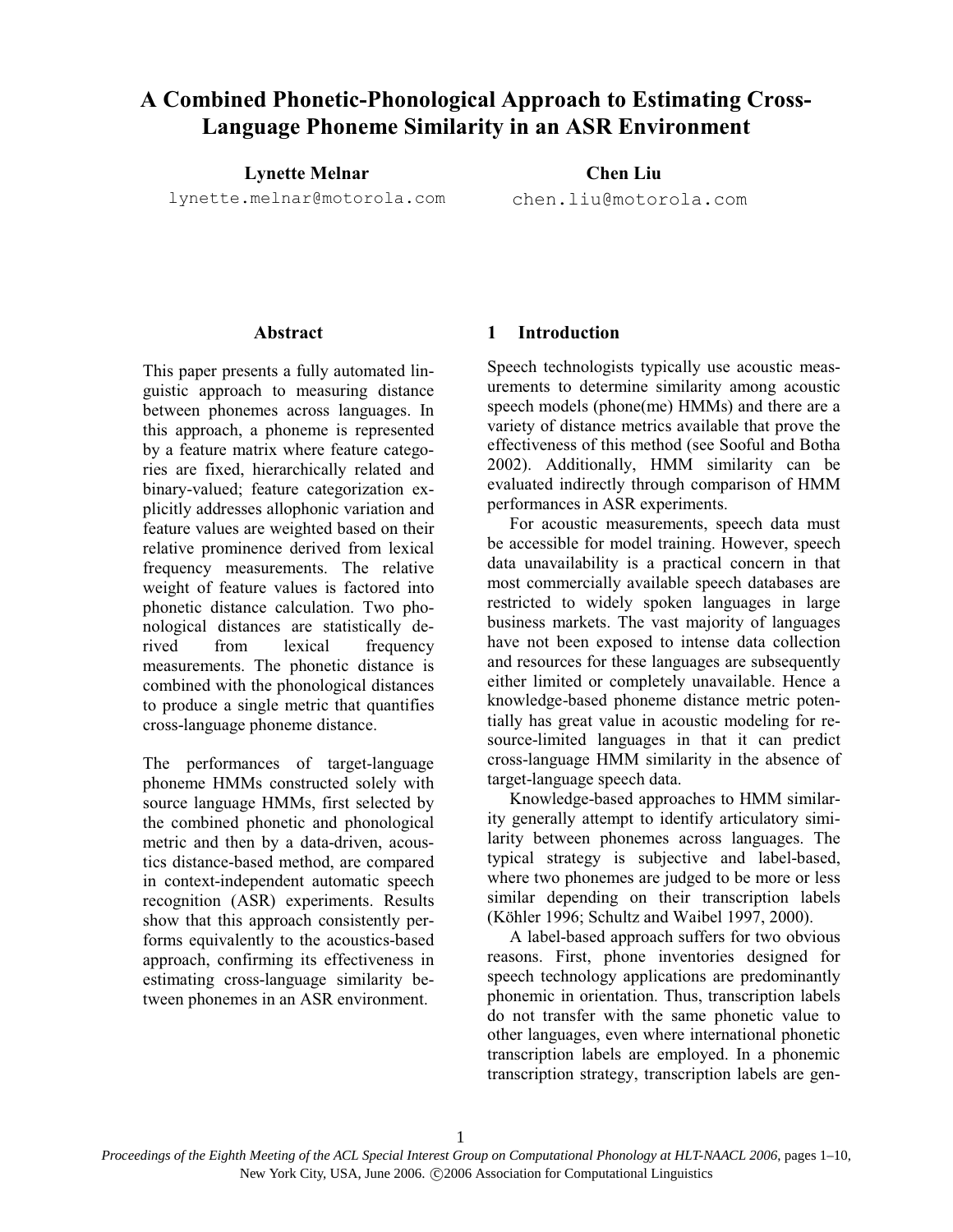erally restricted to only the most basic symbols, usually unmodified letters of the Roman alphabet (IPA 1999). Second, phoneme transcription labels fail to capture allophony. The best phonetic definition that a phoneme transcription label can offer is the most typical phonetic realization of that phoneme. Not surprisingly, label-based cross-language transfer experiments have produced poor performance results.

In contrast to the subjective, label-based strategy, researchers in such fields as language reconstruction, dialectometry, and child language development, commonly use automatic featurebased approaches to articulatory similarity between phonemes. In these methods, phonemes are represented by a distinctive feature vector and a phonetic distance or similarity algorithm is used to align phoneme strings between related words (Connolly 1997; Kessler 1995, 2005; Kondrak 2002; Nerbonne and Heeringa 1997; Somers 1998). Significantly, in these approaches, phonological similarity is generally assumed.

In principle, the feature-based approach to phonetic distance admits more precise specification of phonemes because it supports allophonic variance. For example, a standard feature-based approach to allophony representation restricts feature inclusion to only those features relevant to all realizations of the phoneme. Another common approach retains features that are relevant to all allophonic variants, but leaves their values underspecified (Archangeli 1988). However, it is unclear from the literature whether allophony is explicitly addressed in the current feature-based approaches to phoneme similarity.

A strategy for specifying allophony and characterizing phonetic distance between phonemes is only one component in predicting phoneme similarity among diverse languages without acoustic data in an ASR environment. Because HMMs represent phonemes and significant allophones in a language-dependent context, it is necessary to consider the overall constructed target-language HMM system. Thus phonological distance quantities that regulate the priority of source languages for phoneme selection in accordance to their phonological similarity to the target language are also in order.

In this paper, we describe an automated, combined phonetic-phonological (CPP) approach to estimating phoneme similarity across languages in ASR. Elsewhere, we provide the phonetic and phonological distance algorithms (Liu and Melnar 2005, 2006), though offer little linguistic justification of the approach or evaluation of the experiment results due to space limitations. Here, we focus on explaining the linguistic principles behind the algorithms and analyzing the results.

The CPP approach is fundamentally based on articulatory phonetic features and is designed to handle allophonic variation. Feature salience and phonetic distance are automatically calculated and phoneme distance is constrained by statisticallyderived phonological similarity biases. Unlike other distinctive feature-based approaches to phoneme similarity, phonological distance is not assumed. In testing this approach in cross-language transfer experiments, target-language resources are restricted to lexica and phonology descriptions and do not include speech data.

In the next section, we describe our featurebased phoneme specification method. In section three, we show how our phoneme specification approach is used in calculating phonetic distance between phonemes. Section four describes two other distance metrics that predict phonological similarity between languages. We explain how the three distance metrics combine to quantify crosslanguage phoneme distance and select targetlanguage phoneme HMM inventories. In section five, we describe the experiments that we conducted to evaluate our approach to phoneme similarity prediction. Here, the CPP method is compared with an acoustic distance method in context-independent speech recognition. We offer our evaluation and conclusions in section 6.

# 2 Phoneme specification

In the CPP approach to estimating cross-language phoneme similarity, each phoneme in our multilingual ASR dataset is associated with a distinctive feature matrix. Feature categories are fixed for all phonemes, hierarchically related, and binaryvalued. Feature-contradiction, associated with allophonic variance, is explicitly addressed through the introduction of a small set of special corollary features.

## 2.1 The phoneme feature matrix

As noted in the introduction, cross-language phoneme comparison requires accurate feature specification. Because a phoneme comprises one or more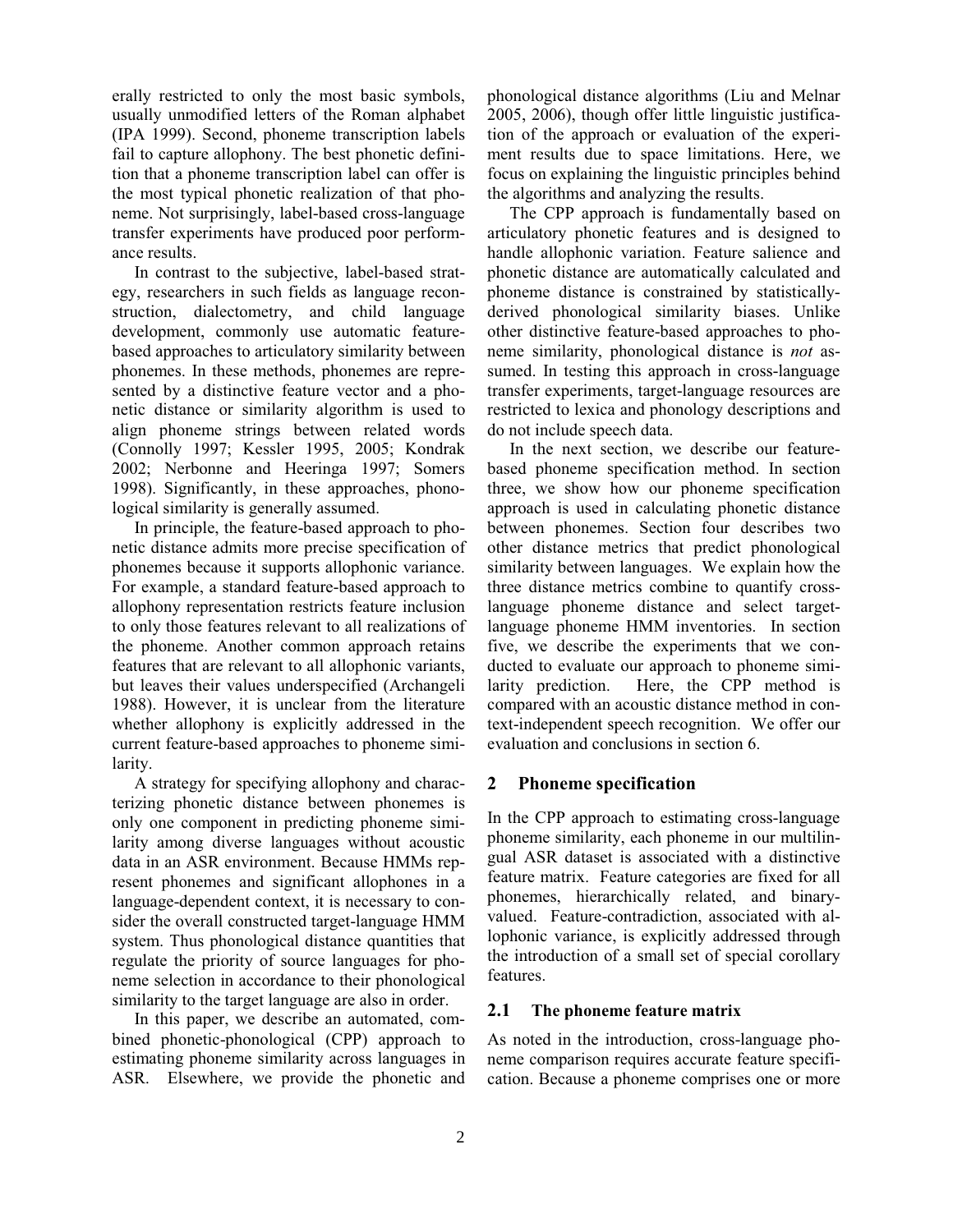allophones which may contrast in particular features, a distinctive feature strategy that allows for feature contradiction is preferred. Omitting contradictory features and underspecifying contradictory values are two well-known methods.

However, cross-language phoneme comparison in a computational environment is greatly facilitated by agreeing on a fixed set of binary-valued features for all phonemes. A fixed set of distinctive features is favored as this enables cross-class phoneme comparison. A binary-valued system is easy to manipulate and naturally lends itself to mathematical formulation. However, strict binary-valued feature systems only indicate the presence or absence of a feature, and feature contradiction must then be indicated by feature omission - which is not possible in a fixed distinctive feature set.

The phoneme specification method that we employ indicates feature contradiction associated with allophony in a strict binary-valued, fixed set of distinctive features through the introduction of special feature categories. Specifically, we utilize a small set of corollary features to mark the occasional, allophonic realizations of some primary features. A corollary feature is defined as a feature that supplements a primary feature in the system. The corollary features mark "occasionality" (associated with context dependency, dialectal variation, speech style variation, etc.) in the primary feature as either present or absent.

#### 2.2 Primary and corollary features

Our feature set includes twenty-six primary articulatory features and six corollary features. The selected primary features conform to a typical set of hierarchically-related distinctive features (e.g. syllabic, sonorant, consonantal, labial, coronal, nasal, continuant, high, low, back, etc.) (Ladefoged 1975). In this hierarchical system, the presence of one feature presupposes the presence of those hierarchically dominant features. For example, the presence of the feature [alveolar] requires the presence of the feature [coronal], and the presence of the feature [nasal] requires the presence of the feature [sonorant]. Significantly, the reverse of these relations is not true. As is explained later in the next section, this feature structure allows for a linguistically-principled determination of feature salience in phonetic distance calculation.

Corollary features are restricted to specifying those primary features that are judged to be most significant to cross-language phoneme comparison in an ASR environment. Phoneme inventories designed for ASR comprise both phonemes and significant allophones, where a significant allophone is characteristically both acoustically distinct from the primary allophone and associated with a sufficiently high count of occurrence in the associated speech database. Thus American English ASR inventories regularly include an alveolar tap, a contextually-realized allophonic variant of both /t/ and /d/. Furthermore, pronunciation transcriptions in ASR lexica are typically phonetic - within the context of the phoneme-based inventory. So, wordfinal voice neutralization in German is overtly indicated throughout the lexicon (e.g. hund : h U n t). A typical ASR phoneme then does not represent a true phoneme; rather it encompasses only that phonemic variation that is not explicitly captured by its existing significant allophones in the inventory.

Corollary features specify variance that is not usually overtly indicated in ASR inventories and lexica but that is important to cross-language phoneme comparison in an acoustic, ASR environment. Internal phoneme recognition experiments indicate that generally major class features (syllabic, sonorant, etc.), manner features (nasal, continuant, etc.) and laryngeal features (voice, spread glottis, etc.) are more robustly identified than place features (labial, coronal, etc.); accordingly, the set of corollary features, provided in Table 1, predominantly targets particular major class, manner, and laryngeal features.

| Corollary    | Description                          |
|--------------|--------------------------------------|
| Feature      |                                      |
| syllabic-occ | positive value marks the occasional  |
|              | realization of the phoneme as a syl- |
|              | labic consonant or glide             |
| voice-occ    | positive value marks the occasional  |
|              | voicing of phonemes                  |
| labial-occ   | positive value marks the occasional  |
|              | rounding of vowels                   |
| nasal-occ    | positive value marks the occasional  |
|              | nasalization of vowels and glides    |
| rhotic-occ   | positive value marks the occasional  |
|              | rhotization of liquids and vowels    |
| spread-occ   | positive value marks the occasional  |
|              | aspiration of obstruents             |

Table 1: Corollary features

It should be pointed out that allophones that express a place contrast or difference in continuance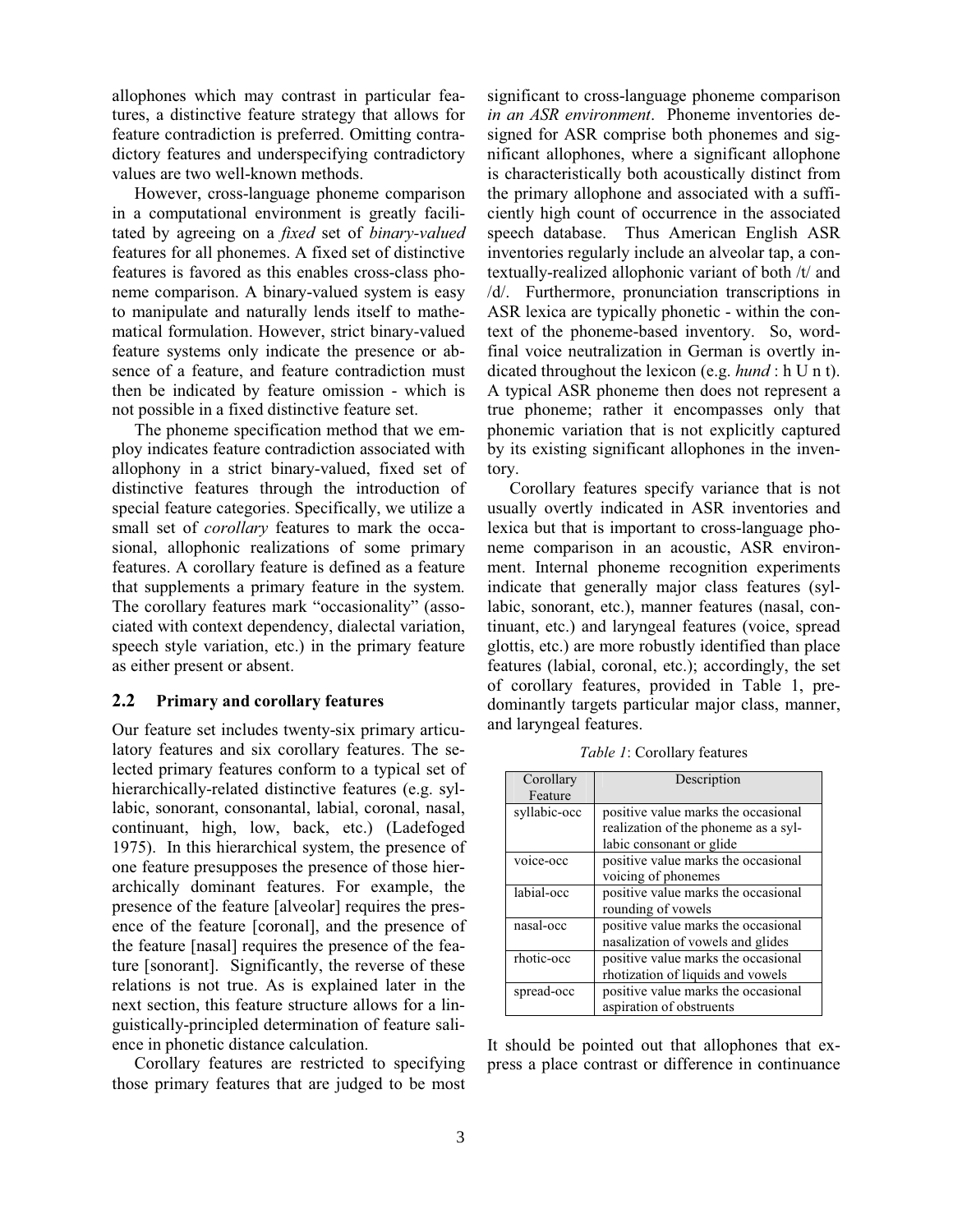with the primary realization of a phoneme are typically considered significant allophones in the ASR phoneme system and are therefore overtly represented.

As an illustration of the usefulness of corollary features in cross-language phoneme comparison, consider Table 2 which includes a partial feature matrix for the phoneme /k/ associated with 17 languages and dialects:

| Languages              | phoneme | spread         | spread         |
|------------------------|---------|----------------|----------------|
|                        |         | glottis        | $-occ$         |
| Arabic                 | k       | 0              | 0              |
| Danish                 | k       | 1              |                |
| German                 | k       | 1              |                |
| <b>British English</b> | k       | 1              |                |
| U.S. English           | k       | 1              |                |
| Lat. Spanish           | k       | 0              | 0              |
| Can. French            | k       | 0              | $\theta$       |
| Parisian French        | k       | 0              | $\theta$       |
| Italian                | k       | 0              | 0              |
| Japanese               | k       | 1              | 1              |
| Dutch                  | k       | $\overline{0}$ | $\theta$       |
| Brz. Portuguese        | k       | 0              | $\overline{0}$ |
| Eur. Portuguese        | k       | $\overline{0}$ | $\overline{0}$ |
| Swedish                | k       | 1              |                |
| Korean                 | k       | 1              | 0              |
| Cantonese              | k       | 1              | $\theta$       |
| Mandarin               | k       | 1              | 0              |

Table 2: Partial distinctive feature table

Note that the realization of the phoneme /k/ differs across the seventeen languages and dialects in the two features provided: [spread glottis] and [spreadocc]. The presence of the feature [spread glottis], marked by 1, and the non-presence of the corollary feature [spread-occ], marked by 0, indicates that the glottis is always open during the articulation of the phoneme; i.e. this phoneme is consistently associated with aspiration. The precise IPA transcription of this segment is  $/k<sup>h</sup>/$ . A positive value for the corollary feature [spread-occ] means that the phoneme is only sometimes associated with aspiration. This phoneme has two principle phonetic realizations, marked [k] and  $[k]$  in IPA notation. A 0 value for the feature [spread glottis] and corollary feature [spread-occ] indicates that the segment is never aspirated. Thus this phoneme is most accurately labeled /k/ in IPA labeling.

Because this methodology incorporates phoneme feature contradiction, overall phonological similarity among languages and dialects is more precisely predicted:

Table 3: Phoneme similarity across languages

| phoneme | allowhome(s)   | language     | lang. family |
|---------|----------------|--------------|--------------|
|         | $k^h$ , k      | Danish       | Germanic     |
|         |                | German       | Germanic     |
|         |                | Br. Eng.     | Germanic     |
|         |                | Amer. Eng.   | Germanic     |
|         |                | Japanese     | Altaic       |
|         |                | Swedish      | Germanic     |
|         | k <sup>h</sup> | Korean       | Altaic       |
| k       |                | Mandarin     | Sinitic      |
|         |                | Cantonese    | Sinitic      |
|         | k              | Arabic       | Afro-Asiatic |
|         |                | Lat. Span.   | Romance      |
|         |                | Parisian Fr. | Romance      |
|         |                | Canadian Fr. | Romance      |
|         |                | Italian      | Romance      |
|         |                | Dutch        | Germanic     |
|         |                | Brz. Port.   | Romance      |
|         |                | Eur. Port.   | Romance      |

Table 3 reveals that Germanic languages tend to only occasionally aspirate /k/, Romance languages avoid aspirating /k/, and Sinitic languages typically aspirate /k/. Of course, closely related languages tend to be phonologically similar.

#### 3 Phonetic distance

Most techniques for measuring phonetic distance between phonemes that do not assume speech data availability are based on articulatory features, though perceptual distance, judged (subjective) distance, and historical distance are also attested (Kessler 2005). We base our phonetic distance measurement on articulatory features because of their cross-linguistic consistency and general availability.

As Kessler notes, standard phonological theory provides no guidance in comparing phonetic distance between phonemes across multiple features (Kessler 2005). In our experiments to date, we use the Manhattan distance where the distance between phonemes equals the sum of the absolute values of individual feature distances. This approach is fairly standard in the literature, though the Euclidean distance has also been reported to attain good results (Kessler 2005).

Because features are known to differ in relative importance (Ladefoged 1969), some researchers apply weights or saliencies to the individual features for distance calculation. Nerbonne and Heeringa (1997), for example, weighted each feature by information gain, or entropy reduction. Kondrak (2002) expressed weights as coefficients that could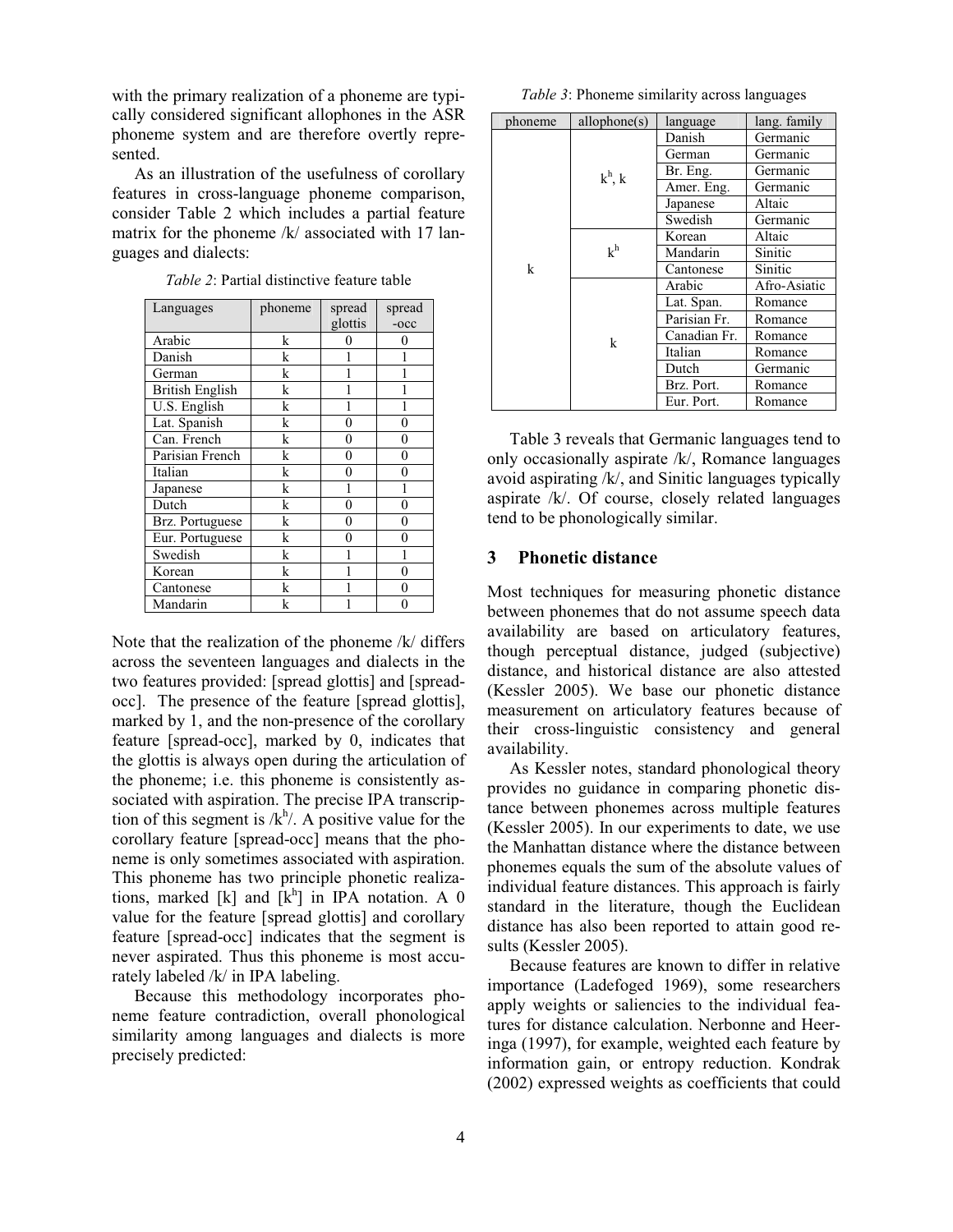be changed to any numeric value. He adjusted the coefficients until he achieved optimal performance on aligning cognate words.

In our approach, weights are derived from the lexica of all the considered languages. Specifically, the value of a weight for a feature is derived from the frequency of the feature in the lexica. Each language is treated equally in this approach; thus, the weights are not subject to the relative size of a language's lexicon.

Because our phoneme specification method incorporates hierarchical relations between features, feature weights are necessarily interdependent. Hierarchically dominant features are more frequently attested than their subordinate features and thus receive more weight. Further, hierarchically superior features tend to correspond to major phonetic categories (sonorant, consonantal, syllabic, etc.), which are expected to be more contrastive or distant to each other than sister subordinate categories. Thus, in a hierarchical feature system, lexical frequency of features is a reasonable indication of feature importance in phonetic contrast or distance.

In the following two subsections the phonetic distance algorithm is described.

# Quantitative representation of phonemes

A phoneme is denoted by  $p_l(i)$ , where  $l (=1,...,L)$ represents the language that includes the phoneme, and  $i = 1,...,I<sub>l</sub>$  represents the index of the phoneme in language l. Thus, the phoneme inventory of language  $l$  is

(1) 
$$
{p_l(i) | i = 1,..., I_l}
$$
.

A phoneme  $p_l(i)$  is represented by a vector of J features

(2) 
$$
\mathbf{f}[p_l(i)] = [v_l(i,j)]^T = [v_l(i,1),...,v_l(i,j),...,v_l(i,J)]^T
$$
where each  $v_l(i,j)$  is a binary feature,  $i = 1,...,I_1$ ,  $j = 1,...,J$ ,  $l = 1,...,L$ , and the superscript  $T$  denotes vector transposition.

#### Weighted phonetic distance

As mentioned, the value of a weight for a feature in the present phonetic distance approach is derived from the frequency of the feature in the lexica of all the considered languages. Let  $c_1[p_1(i)]$ denote the occurrence count of a phoneme  $p_l(i)$  in a lexicon of language l, then the frequency of each feature *j* contributed by the phoneme  $p_l(i)$  is

 $c_l[p_l(i)]v_l(i, j)$ , and the frequency of each feature j contributed by all the phonemes in language  $l$  is  $\sum_{i=1}^{I_l} c_l [p_l(i)] v_l(i,j)$ . The global weights derived from all the phonemes in all the languages are

(3)  $\mathbf{W}(j) = diag\{w(1), \dots, w(j), \dots, w(J)\}\$ where

(4)

$$
w(j) = \frac{1}{L} \sum_{l=1}^{L} w_l(j) = \frac{1}{L} \sum_{l=1}^{L} \frac{\sum_{i=1}^{I_l} c_l[p_l(i)]v_l(i,j)}{\sum_{j=1}^{J} \sum_{i=1}^{I_l} c_l[p_l(i)]v_l(i,j)} \qquad j = 1, \cdots, J
$$

where *diag*(vector) gives a diagonal matrix with elements of the vector as the diagonal entries. We define the phonetic distance between phonemes  $p_l(i)$  and  $p_t(k)$  in the form of a Manhattan distance, which is expressed as (5)

$$
d_{lt}(i,k) = \|\mathbf{W}(j)(\mathbf{f}[p_l(i)] - \mathbf{f}[p_l(k)])\|_1 = \sum_{j=1}^{J} w(j) |v_l(i,j) - v_l(k,j)|
$$
  
where  $i = 1, \dots, I_l$ ,  $k = 1, \dots, I_t$ , and the weights, given  
in a diagonal matrix  $\mathbf{W}(i)$ , are dependent upon the

 $f(j)$ , are dependent upon feature identity j.

# 4 Phonological distance metrics

Although our phoneme specification approach is designed to account for allophonic variance, not all variation is captured. Because of this, the effectiveness of measuring phonetic distance as a standalone strategy to predicting cross-language phoneme similarity is compromised. Furthermore, phonetic distance does not determine relative phoneme similarity in the not atypical scenario where two or more phonemes share the same phonetic distance to some target phoneme. In order to address these problems, phonological distance metrics are used to bias cross-language phoneme similarity predictions toward languages that have similar phoneme inventories and phoneme frequency distributions. The general idea is that the more similar the phoneme inventory and relative importance of each corresponding phoneme between languages, the more likely it is that the corresponding phonemes will be more similar.

Phonological distance consideration is especially desirable in an ASR environment because ultimately HMMs corresponding to those sourcelanguage phonemes predicted to be most similar to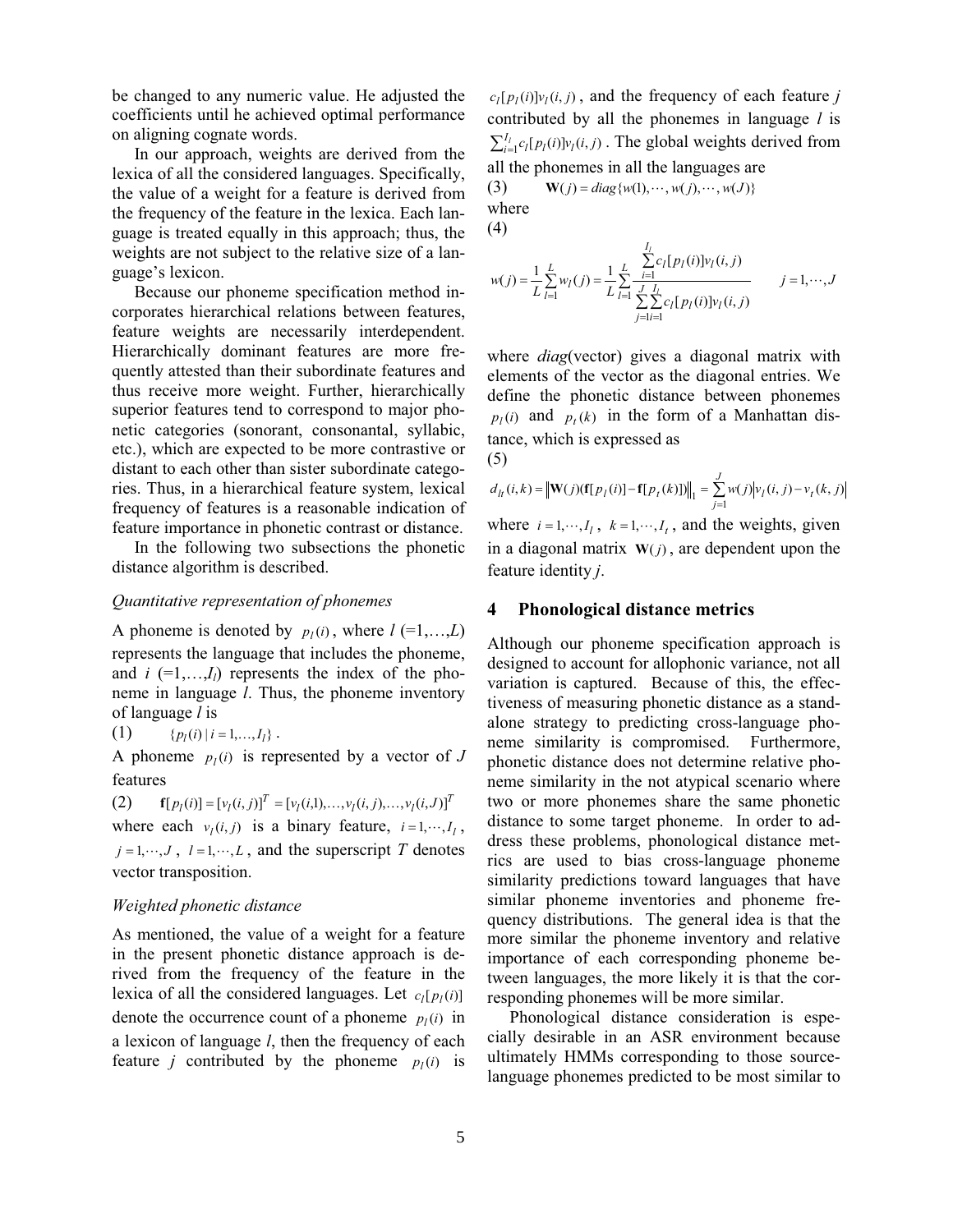target-language phonemes must interact in a system that is intended to reflect a single target language. Use of phonological metrics then ensures that the overall model pool will have a bias toward a reduced set of phonologically similar languages, and it is reasonable to expect that similarity in languages of the model pool provides consistency in the target HMM system (see Schultz and Waibel 2000).

In this section, we define two distance metrics to characterize cross-language phonological similarity. One is based on monophoneme inventories while the other is based on biphoneme inventories.

#### 4.1 Monophoneme distribution distance

Monophoneme distribution distance characterizes the difference in lexical phoneme distribution between two languages. Specifically, the distribution, or normalized histogram, of the phonemes is obtained from a large lexicon of a language, with the probability in the distribution corresponding to the frequency of a phoneme in the lexicon. We derive the distribution from a lexicon as we consider it more representative of a language's phonology than a particular database.

The monophoneme distribution metric is a typological comparison that is based on two principal classes of information: (1) types of sounds and (2) frequencies of these sounds in the lexicon. The former class is directly associated with phoneme inventory correspondence while the latter concerns relative phoneme importance.

Because the phoneme inventories of the two languages to be compared may not be identical, we first need to define a combined inventory for them (6)

 ${p_l(m) \mid m = 1, ..., I_l} = {p_l(i) \mid i = 1, ..., I_l} \cup {p_l(k) \mid k = 1, ..., I_l}$ where  $p_{lt}(m)$  is a phoneme in the combined inventory where there are total  $I_{lt}$  phonemes.

The frequency of the phoneme  $p_{lt}(m)$  in language l can be expressed as

(7) 
$$
\rho_l[p_{lt}(m)] = \frac{c_l[p_{lt}(m)]}{\sum_{i=1}^{I_l} c_l[p_l(i)]}, m = 1, \cdots, I_{lt}
$$

where  $c_l[p_h(m)]$  is the occurrence count of phoneme  $p_h(m)$  in a lexicon of language l. If a phoneme  $p_{lt}(m)$  does not exist in the language, its frequency would be zero. The difference of phoneme frequencies between the two languages can be calculated as

(8)  $d\rho_{lt}[p_{lt}(m)] = |\rho_l[p_{lt}(m)] - \rho_t[p_{lt}(m)]$   $m = 1, \dots, I_{lt}$ 

Then the monophoneme distribution distance between the target language  $t$  and source language l is

(9) 
$$
D\rho_{lt} = \sum_{m=1}^{I_{lt}} d\rho_{lt}[p_{lt}(m)] .
$$

The distance is calculated between the target language and every one of the source languages.

In view of the known differences in phonological characteristics between vowels and consonants, we make separate calculations for the vowel and consonant categories. Thus Eq. (9) becomes

$$
(10) \t D\rho_{lt}^g = \sum_{p_{lt}(m) \in g} d\rho_{lt}[p_{lt}(m)]
$$

where  $g$ =Vowels or Consonants.

#### 4.2 Biphoneme distribution distance

The biphoneme distribution distance metric characterizes the difference in lexical distribution of phoneme pairs, or biphonemes, between two languages. Similar to the monophoneme distribution distance, the distribution of biphonemes in a language is obtained based on the frequency of biphonemes in a large lexicon.

The biphoneme metric indicates how phonemes can combine in a language and how important these combinations are. Though the phonotactics provided in this approach is limited to only a sequence of two, the overall biphoneme inventory and distribution provides important phonological information. For example, it indicates if and to what extent consonants can cluster. Some languages tend to disfavor consonant clustering, like the Romance languages, while others allow for broad clustering, like the Germanic languages. It also indicates if and to what extent vowels may cooccur. Many languages require an onset consonant so vowels will never co-occur; other languages have no such restriction.

The biphoneme metric then yields types of information that are distinct from the monophoneme metric. It explicitly provides a biphoneme inventory, permissible phonotactic sequences, and phonotactic sequence importance. It also implicitly incorporates phoneme inventory and phonological complexity information.

Similar to the monophoneme distribution distance, the distribution of biphonemes in a language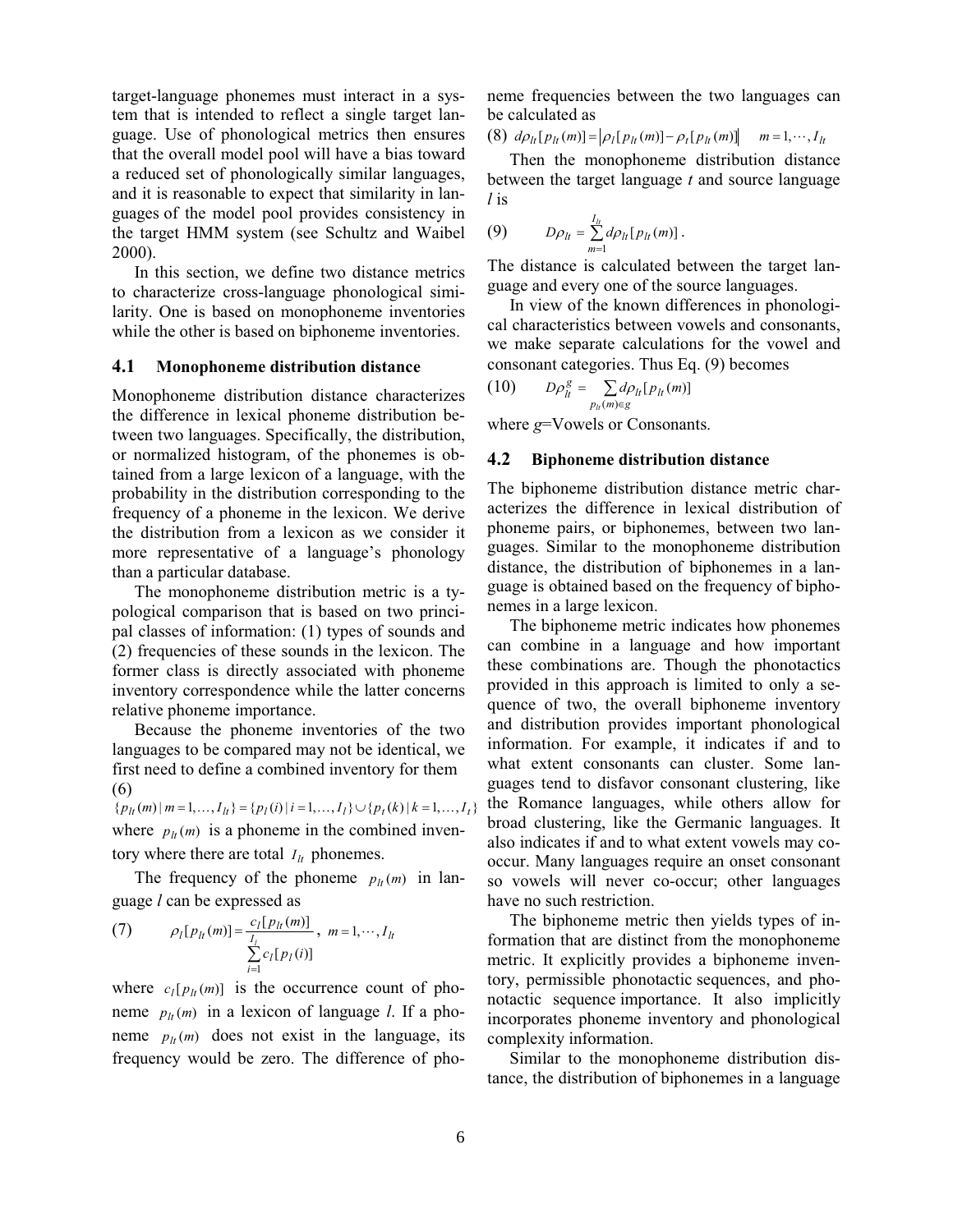is obtained based on the frequency of a biphoneme in a large lexicon. The biphoneme inventory for the target language  $t$  is expressed as

$$
(11) \t {q_t(k) | k = 1,..., I'_t}
$$

while the biphoneme inventory for a source language l is

(12) {  ${q_l(i) | i = 1, ..., I'_l}$ 

Then the combined biphoneme inventory for the two languages to be compared is

(13)  ${q_{lt}(n) \mid n = 1, ..., I'_{lt}} = {q_l(i) \mid i = 1, ..., I'_l} \cup {q_t(k) \mid k = 1, ..., I'_t}$ where  $q_{it}(n)$  is a biphoneme in the combined inventory where there are total  $I'_t$  biphonemes. For a phoneme at the beginning or end of a word,  $q_h(n)$ takes the format of "void+phoneme" or "phoneme+void", respectively.

The frequency of a biphoneme  $q_{lt}(n)$  in language l can be expressed as

(14) 
$$
\gamma_l[q_{lt}(n)] = \frac{c_l[q_{lt}(n)]}{\sum_{i=1}^{l'_l} c_l[q_l(i)]}, n = 1, \cdots, I'_{lt}
$$

where  $c_l[q_{lt}(n)]$  is the occurrence count of biphoneme  $q_h(n)$  in a lexicon of language l. The difference of biphoneme frequencies between the two languages is

(15)  $d\gamma_{lt}[q_{lt}(n)] = |\gamma_l[q_{lt}(n)] - \gamma_t[q_{lt}(n)]|$   $n = 1, \dots, I'_{lt}$ Then the biphoneme distribution distance between the target language  $t$  and source language  $l$  is

$$
(16) \tD\gamma_{lt} = \sum_{n=1}^{I_{lt}'} d\gamma_{lt}[q_{lt}(n)] .
$$

Similarly, the distance is better characterized within the categories of vowels and consonants separately. In our algorithm we count each biphoneme twice, the first time as a left-contact biphoneme and second time as a right-contact biphoneme. Thus

(17) 
$$
D\gamma_{lt}^g = \sum_{\text{right of }q_{lt}(n)\in g} d\gamma_{lt}[q_{lt}(n)] + \sum_{\text{left of }q_{lt}(n)\in g} d\gamma_{lt}[q_{lt}(n)]
$$

where  $g=V$ owels or Consonants.

## 4.3 CPP phoneme distance

For phoneme similarity prediction, we unite the phonetic and phonological distance metrics to arrive at the CPP phoneme distance measurement. Since the three distances are from different domains and provide distinct types of information, normalization is necessary before combination. The normalization, aimed at extracting the relative

ranking between source phonemes and languages, is a linear processing that scales the score range from each domain into the range [0 1].

We equate the overall importance of phonetics with that of phonology by providing a weight of 2 to the phonetic score and 1 to each of the phonological scores. By doing this, a source-language phoneme can have a greater phonetic distance to some target-language phoneme than other sourcelanguage phonemes but a lower phonological distance and receive a lower overall phoneme distance score. It is because phonological distance is considered as important as phonetic distance that the overall constructed target-language model pool will tend to be restricted to a subset of phonologically similar languages.

The feature-based phoneme distance metric is defined as

(18)

 $CPP(i,k) = \alpha_d \cdot [d_{lt}(i,k)]_N + \alpha_\rho \cdot [D\rho_{lt}^g]_N + \alpha_\gamma \cdot [D\gamma_{lt}^g]_N$ 

where  $CPP(i,k)$  represents the distance between phoneme  $p_l(i)$  from language l and phoneme  $p_l(k)$ from language  $t$ , and both phonemes belong to the same phonological category g (vowels or consonants). The weights  $\alpha_d$ ,  $\alpha_\rho$ , and  $\alpha_\gamma$  represent the relative importance of each quantity. As mentioned,  $(\alpha_d, \alpha_p, \alpha_\gamma) = (2,1,1)$ . The symbol  $[\cdot]_N$  denotes that the quantity inside is linearly scaled into the range [0 1]. For  $D \rho_h^g$  and  $D \gamma_h^g$ , the original range is determined by scores of all the source languages. Their scaling is done once for a target language t. While for  $d_{lt}(i, k)$ , we found that it is better to do scaling once for each target phoneme  $p_t(k)$ , and the original range is determined by scores of a group of candidate phonemes that includes at least one phoneme from any source language.

## 5 Experiments

To test our CPP approach to phoneme similarity prediction, we compared it to an acoustic distance approach in ASR experiments. Because native language speech data is used in measuring model distance in the acoustic approach, it is expected to work better than the knowledge-based approach, which only estimates acoustic similarity indirectly through articulatory phonetic distance and overall phonological distance.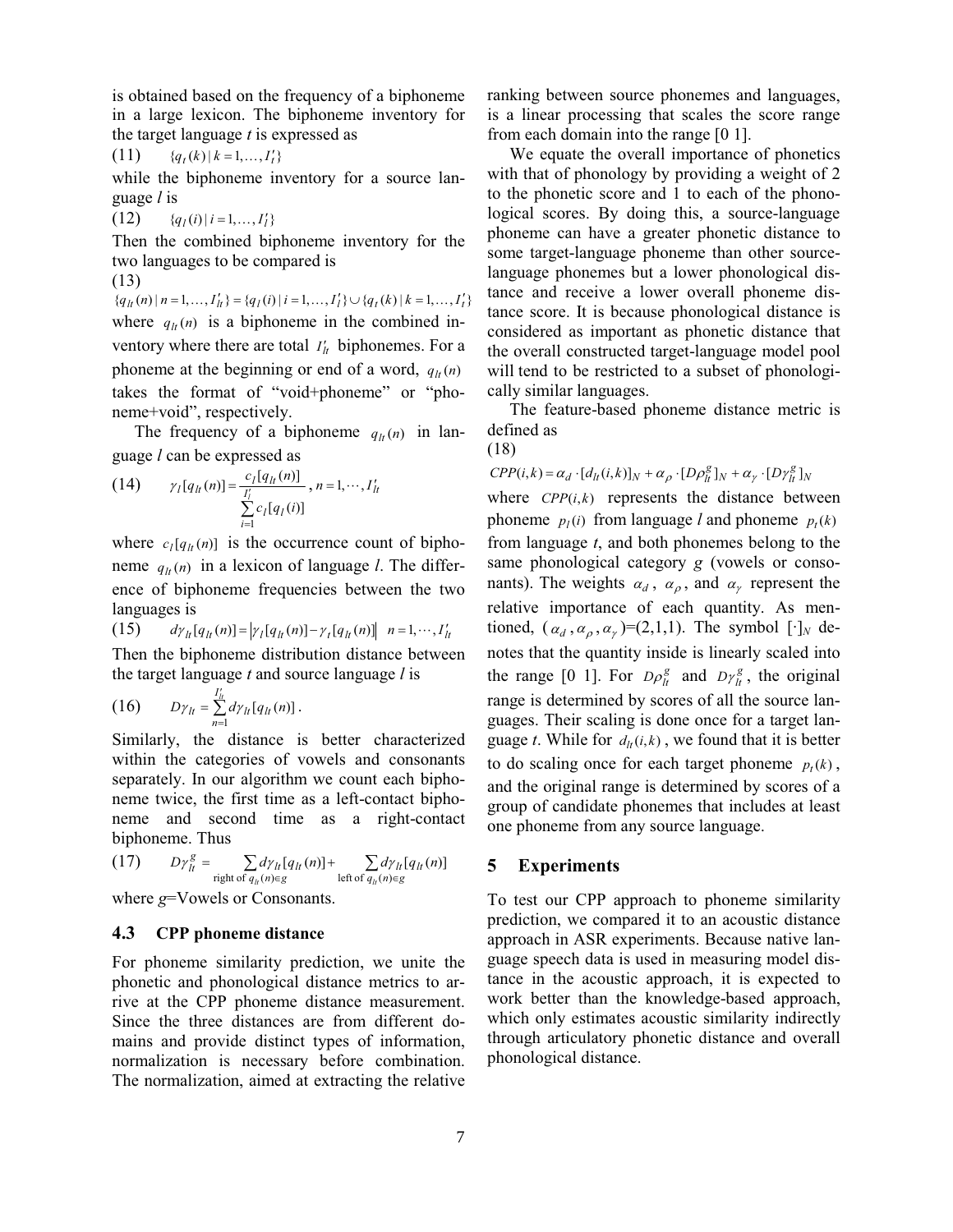# 5.1 Model construction

We employ the regular 3-state, left-right, multimixture, continuous-Gaussian HMMs as the acoustic models and assume that the models from all the source and target languages have the same topology except that the number of mixtures in a state may vary. Once the top source phonemes are determined from our feature-based phoneme distance metric for each target phoneme, the target HMM is constructed by gathering all the mixtures for a corresponding state from the source candidates. The original mean and variance values are maintained while the mixture weights are uniformly scaled down so that the new weights add up to one for each state. It is possible to weigh mixtures according to the relative importance of the candidates if the importance as reflected by the phoneme distance metric has a significantly large difference. The transition probabilities are adopted from the top one candidate model.

#### 5.2 CPP phoneme model construction

We used the 17 languages and dialects provided in Table 2 in the experiments testing our CPP phoneme distance approach to phoneme HMM similarity. For each language, a native monolingual model set had been built by training with native speech data. The acoustic features are 39 regular MFCC features including cepstral, delta, and deltadelta. The individual ASR databases derive from a variety of projects and protocols, including, but not limited to, CallHome, EUROM, SpeechDat, Polyphone, and GlobalPhone. In each of the following experiments, we select one language as the target language, and construct its acoustic models by using all the other languages as source languages. A phoneme distance score is calculated for each target phoneme and the top two candidate sourcelanguage phonemes are chosen for HMM model construction. We conducted experiments with Italian, Latin American Spanish, European Portuguese, Japanese, and Danish as target languages.

## 5.3 Acoustic model construction

In the acoustics distance approach, models are built with the top two models chosen from source languages based on their acoustic distance from the corresponding native target model. For these experiments, we adopt the widely used Bhattacharyya metric for the distance measurement (Mak and Barnard 1996). It should be noted that the recognition performance of the acousticsconstructed models is not a theoretically strict upper bound for HMM similarity because the measurement in the acoustic space is probabilistic.

## 5.4 Results

Each recognition task includes about 3000 utterances of digit strings, command words, and sentences. The word accuracy results in Table 4 include the native baseline performance, i.e. the performance of the native monolingual, contextindependent models from each target language, as well as the acoustics-based and feature-based performances. These results show that the performance of models selected by the CPP phoneme distance approach is equivalent overall to that of models selected by acoustic distance.

Table 4: Model performance

| Target          | Native          | Acoustic | <b>CPP</b> |
|-----------------|-----------------|----------|------------|
| Language        | <b>Baseline</b> | Distance | Distance   |
| Lat. Spanish    | 94.49           | 88.61    | 93.06      |
| Italian         | 98.42           | 98.27    | 98.52      |
| Japanese        | 95.36           | 76.72    | 78.76      |
| Danish          | 94.36           | 72.95    | 70.15      |
| Eur. Portuguese | 96.31           | 77.91    | 72.74      |

The performance of models selected by the CPP approach nearly matches the performance of the native models for Latin American Spanish and surpasses those for Italian. This approach performs better than the acoustic distance approach for Latin American Spanish, Italian, and Japanese and not as well for Danish and European Portuguese.

#### 6 Evaluation and conclusion

We suggest four principal performance factors to explain the results provided in Table 4: (1) rare phonemes in the target-language inventory; (2) target-language inventory complexity; (3) degree of source-language phonological distance to the target language; (4) reliability of source-language models. Because the CPP approach has only been tested on five languages, we consider this analysis preliminary.

Regarding the first factor, rare phonemes in the target-language inventory, it is worth noting that neither Latin American Spanish nor Italian has phonemes whose exact feature specifications are unattested in phonemes from other languages in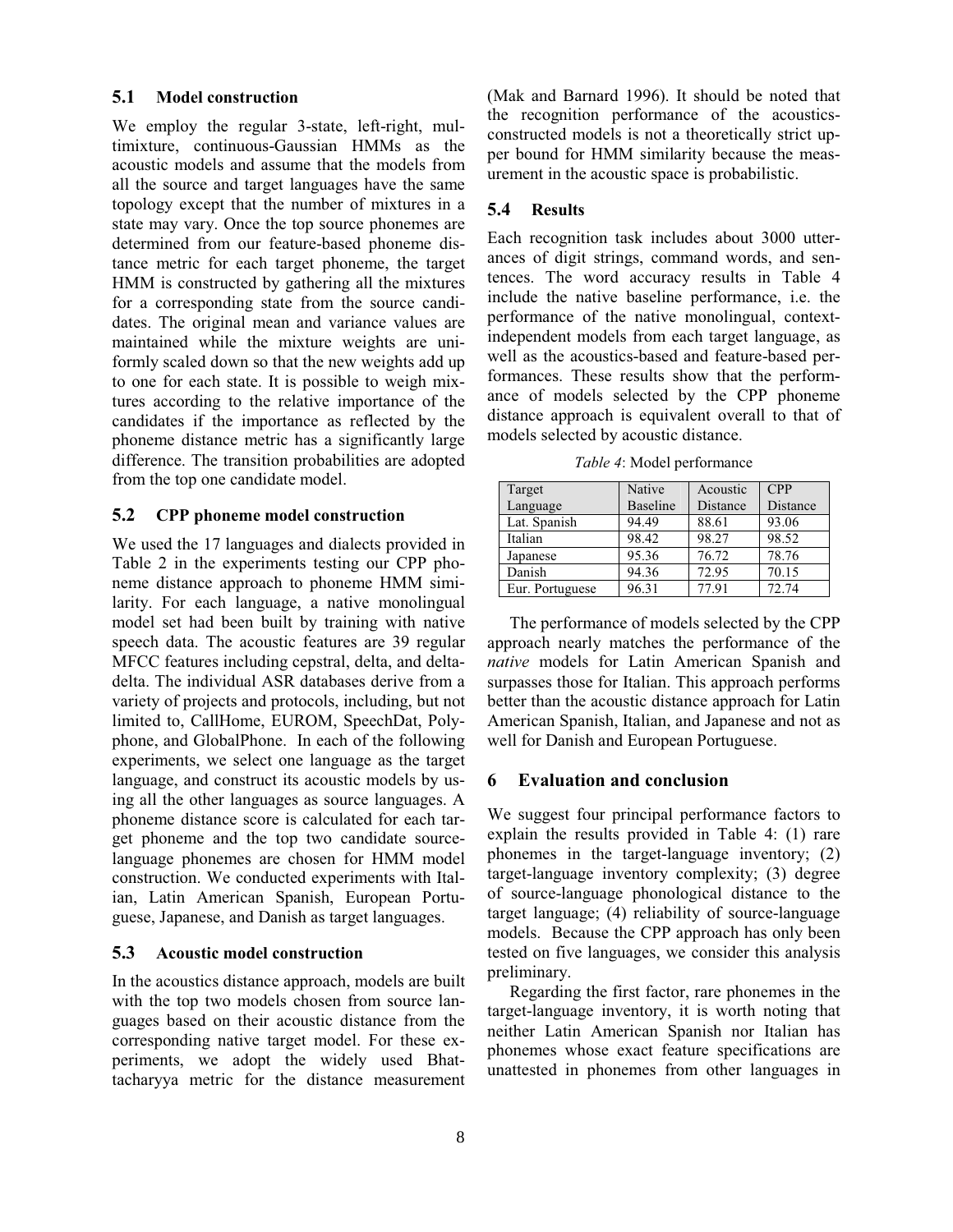our dataset. For these languages, all phonemes have exact source-language matches. In contrast, Japanese, Danish, and European Portuguese each contain phonemes with feature specifications unique to their language. Based on this analysis, we propose that, all other factors being equal, the greater the overall phoneme correspondence between the target language and the source languages, the better the target-language HMM performance.

In general, it appears that target languages associated with inventories that are greater in size than their least phonologically distant source languages perform worse than target languages associated with smaller inventories relative to their closest source languages. For example, the vowel systems of Danish, European Portuguese, and Japanese are the most complex of the five target languages, with Danish having 26 vowels, European Portuguese having 14 vowels, and Japanese having ten vowels. In sharp contrast, Latin American Spanish has only five vowels and Italian has seven. Both Latin American Spanish and Italian are phonologically similar to other Romance languages in the dataset that have greater vowel contrasts: Brazilian Portuguese (13 vowels), European Portuguese (14 vowels), Parisian French (17 vowels) and Canadian French (19 vowels). Here, we suggest that target languages that have a similar or lesser number of phoneme contrasts compared to the source languages are more likely to achieve higher recognition performances, all other factors being equal.

Relative phonological distance of the source languages to the target language and reliability of source language models additionally impact targetlanguage ASR performance. Consider Table 5 where the difference in these factors for Italian and European Portuguese are given. First, Italian and European Portuguese are both Romance languages and our dataset includes a total of six, presumably phonologically similar, Romance languages and dialects. However, the recognition results of the models selected by both the feature-based and acoustics-based phoneme distance method are very different for the two languages.

| <i>Table 5:</i> Phonological distance and native baseline per- |  |
|----------------------------------------------------------------|--|
| formance factors in target-language recognition                |  |

| Target Language                               | Italian                                                  | Eur. Portuguese                                          |
|-----------------------------------------------|----------------------------------------------------------|----------------------------------------------------------|
| Top 3 least distant<br>langs.                 | $(1)$ Lat. Spanish<br>(2) Parisian Fr.<br>(3) Brz. Port. | $(1)$ Brz. Port.<br>(2) Lat. Spanish<br>(3) Canadian Fr. |
| Avg. phonolog.<br>distance of top 3<br>langs. | 0.7399                                                   | 0.8945                                                   |
| Avg. phonolog.<br>distance of top 1<br>lang.  | 0.5757                                                   | 0.8248                                                   |
| Avg. native base-<br>line of top 3 langs.     | 89                                                       | 91.94                                                    |
| Native baseline of<br>top 1 lang.             | 94.49                                                    | 84.25                                                    |

If we compare the phonological distances between the least distant source languages to Italian and European Portuguese, we observe that Italian's closest languages are less distant overall than European Portuguese's closest languages.

Because the phonologically least distant source languages contribute the majority of targetlanguage HMMs, it is reasonable to expect that lesser phonological distance to the target language by a greater number of source languages is likely to result in a better target-language HMM performance, all other factors being equal.

Finally, note the substantial discrepancy in native baseline performance between the phonologically least distant source languages for Italian and European Portuguese. The majority of selected models for Italian derive from Latin American Spanish which is associated with a high native recognition baseline. European Portuguese models, on the other hand, largely come from Brazilian Portuguese which has a much lower native baseline. This suggests that the most reliable sourcelanguage HMMs, as judged from their native recognition performance, contribute to better targetlanguage recognition performance, all other factors being equal.

In future work, we intend to test our CPP phoneme similarity approach on new target languages and expand the preliminary evaluation provided here. In particular, we are interested to what extent this method can predict recognition performance for new target languages.